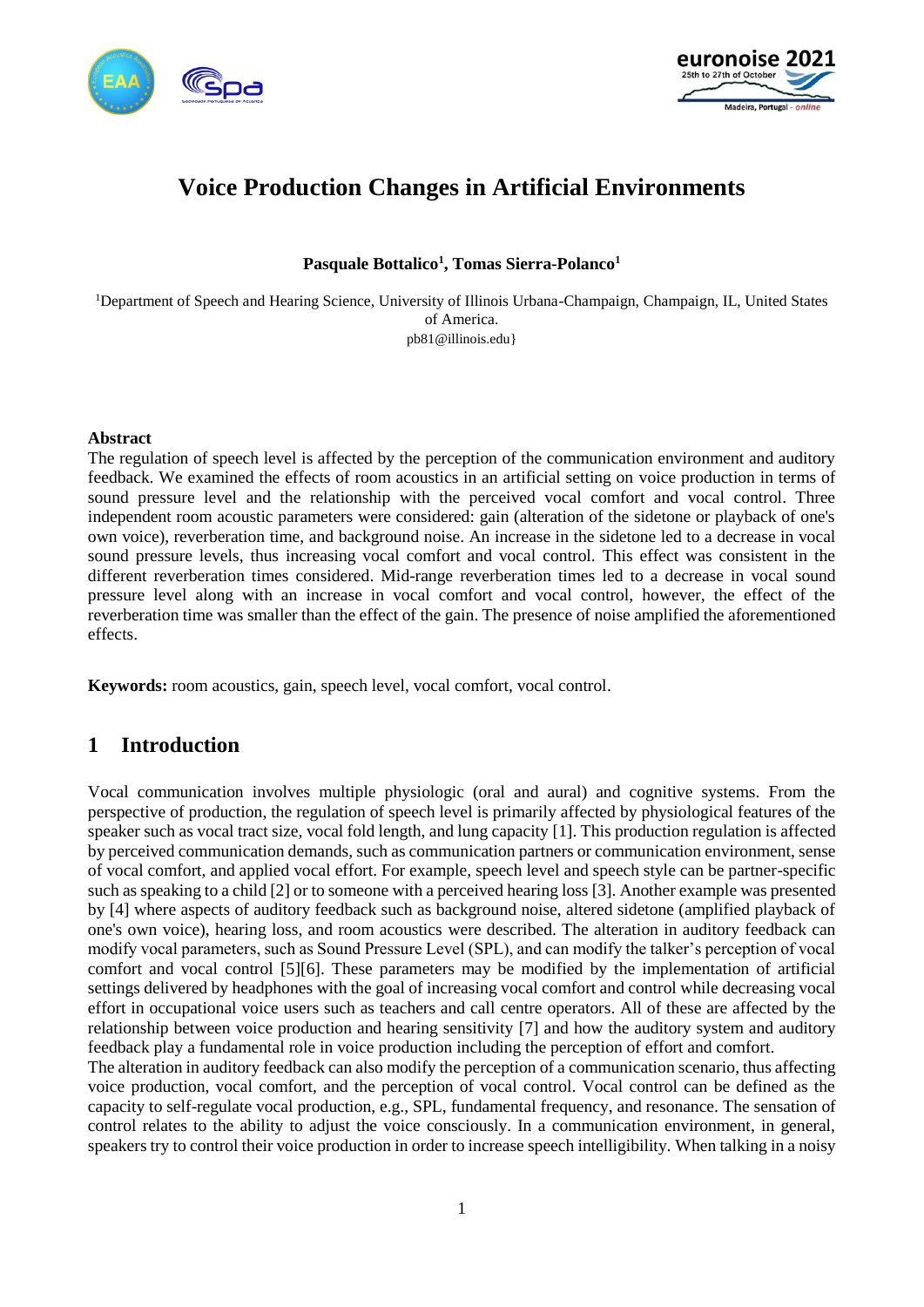

environment, people tend to raise the level of their voice in order to maintain understandable communication [\[8\].](#page-8-6) The maximization of intelligibility, clarity, vocal comfort and control, and the minimization of vocal effort and fatigue, should be the priority of any professional talker [\[9\].](#page-8-7)

Growing evidence suggests that there is an association between vocal production level and external auditory feedback. External auditory feedback consists of the external path between mouth and ears and is strongly influenced by the acoustics of the environment where the speaker is speaking. Such environmental effects are room noise, vocal amplification of one's own voice, and, room reverberation.

A commonly experienced external auditory effect that directly affects vocal production level is that of elevated room noise, or the Lombard Reflex or Effect [\[10\],](#page-8-8) [\[8\].](#page-8-6) For example, [\[11\]](#page-8-9) recorded a monologue passage for twenty-four vocally healthy young adults (12 men and 12 women, aged 19–22 years) using an Ambulatory Phonation Monitor (APM model 3200) under three natural environment conditions in a randomized order. These conditions were: a quiet room (clinic room, mean 35.5 dBA, ranged from 34 to 37 dBA), a room with moderate noise level (clinic corridor, mean 54.5 dBA, ranged from 53 to 56 dBA), and a room with high noise (a pantry room with a noisy exhaust fan, mean 67.5 dBA, ranged from 66 to 69 dBA). The results showed significant increases in mean voice level and self-reported vocal effort in the high-noise environment than in the other two conditions.

Vocal level was shown to be affected by the reverberation time of the room [\[12\],](#page-8-10) and by the level at which a speaker perceived his/her own voice, as well as the level of the background noise [\[13\].](#page-8-11) More recently, studies have added further details to these and other factors such as speaker-listener distance and acoustic characteristics of the room and/or of the communication channel [\[12\],](#page-8-10) [\[5\]](#page-8-4) [\[14\]](#page-9-0) [\[15\]\[16\]](#page-9-1)[\[17\]\]](#page-9-2). Pelegrín-García *et al.* [\[17\]](#page-9-2) found that voice level decreased as reverberation time increased; while Black [\[12\]](#page-8-10) reported that greater vocal intensity was found in less reverberant rooms than in more reverberant rooms. This is common even in extreme reverberation conditions [\[18\].](#page-9-3)

Furthermore, external auditory feedback can be artificially altered by modifying the playback of one's own voice (i.e. sidetone alteration). In a study of the effect of sidetone alteration on voice levels by increasing the sidetone gain of 20 dB, Siegel and Pick [\[13\]](#page-8-11) found a ratio of change in the voice level of 0.15 dB/dB. This ratio increased to 0.21 dB/dB, 0.30 dB/dB and 0.34 dB/dB when speech-spectrum noise was added during the experiment at 60 dB, 70 dB and 80 dB, respectively.

Recent investigations on speech adjustments were related to an increase of external auditory feedback [\[5\]](#page-8-4) and to reverberation times [\[19\].](#page-9-4) The above mentioned showed that the effect of reflective panels, placed close to the speaker, had a decrease of about 1 dB in voice level, which was observable in rooms with different reverberation times and in different speech styles.

In summary, previous research suggests that voice level, vocal comfort, and vocal control vary (1) when the gain level of external auditory feedback increases and (2) under different reverberant conditions. These variations could be also affected by the presence of noise. The perceived vocal comfort was lower in rooms with very low or very high reverberation time. Nevertheless, to better understand how speech adjusts to room acoustics, it is necessary to have control of the acoustical parameters. This can be facilitated by creating virtual acoustics scenarios.

To explore this topic, the current study examined the effects of room acoustics in a virtual setting on vocal SPL, and self-reported vocal comfort and control. Three independent room acoustic parameters were considered: gain (alteration of the sidetone), reverberation time (T30), and background noise. This relationship was stated to better understand how these independent and dependent variables relate to each other in simulated scenarios. As we have mentioned, previous studies have been performed in real scenarios, which are not malleable nor changeable, but fixed. By having simulated scenarios, this study proposes a wide range of possibilities that could be infinitely modified, in a simple way, on its initial parameters for independent variables. The main research questions of this study were based on the following statements regarding relationships between:

(1) Voice level variations and participant's gain level of external auditory feedback (sidetone or selfamplification).

(2) Vocal comfort (and control) responses and participant's gain level of external auditory feedback (sidetone or self-amplification).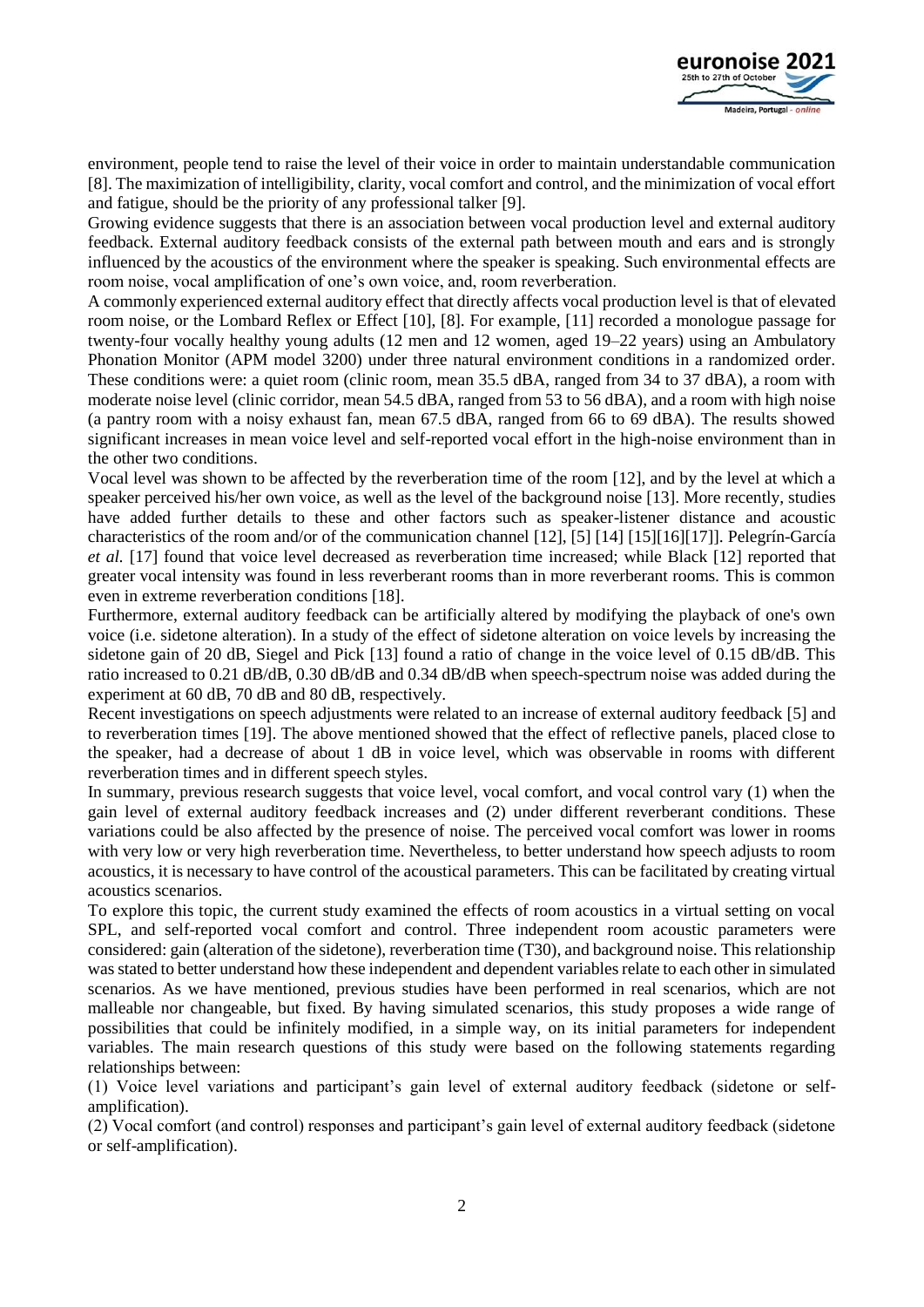

(3) Voice level variations and different simulated T30 of rooms where participants are speaking.

(4) Vocal comfort (and control) response and different simulated T30 of rooms where participants are speaking.

(5) Finally, if there are such effects:

(5a) Voice level variations and the presence or absence of noise.

(5b) Vocal comfort (and control) and the presence or absence of noise.

Hence, the present work is aimed to provide contributions on how acoustical environments affect voice production in terms of objective measurements such as SPL, but also in terms of perceptual measurements such as self-reported vocal comfort and vocal control.

# **2 Materials and Methods**

The speech of 30 talkers was recorded in fourteen different virtual acoustical scenarios of external auditory feedback, including three gain levels and three T30, each of them with and without the presence of speechshaped noise. The participants' speech was recorded with a microphone placed at a fixed distance of 15 cm from the mouth. A preliminary calibration procedure of the microphone was performed at the beginning of the recording session per participant. The calibration level was set to 94 dB at 1kHz. The recordings were performed in a soundproof double-walled Whisper Room (interior dimensions:  $226 \times 287$  cm and h = 203 cm). T30 was measured for mid-frequencies to be 0.07 s in the soundproof room and background noise equal to 25 dB(A). The speech signals were processed to calculate SPL.

### **2.1 Participants and instructions**

This study was conducted with approval from and in accordance with the policies of the Office of Protection of Research Subject at the University of Illinois at Urbana Champaign (IRB 18179). Thirty participants (17 females and 13 males) participated in this experiment. All the participants were Native American Englishspeaking young adults (age 19 to 32 years old; mean age 23 years), with self-reported normal speech and hearing, and no reported or observable upper respiratory infection on the day of the recording. In general, none of them reported hearing conditions. 26 participants reported that their primary ethnicity was "Caucasian", two were "Asian", and two "Hispanic-Latino". Four of them reported being eventual smokers. Five reported voice training in the past, such as singing lessons, and four reported a history of speech or language therapy in their childhood. The participants were instructed to read aloud a standardized text in English under fourteen different virtually simulated acoustic conditions. Each task had a duration of about 27 seconds of reading. Before the measurements, each participant was presented with the printed passage to familiarize themselves with it. The fourteen virtually simulated acoustic conditions were: a reference condition (no gain, no reverberation) and the result of all possible combinations of two gain levels of the external auditory feedback (+5 dB and +10 dB) and three different T30. The six aforementioned conditions were presented with and without speech-shaped noise added. The order of administration of the fourteen scenarios was randomized to provide an equal distribution of any (short-term) vocal discomfort across all the tasks, as well as to control for any unknown confounding variables relating to the task order.

### **2.2 Equipment**

The speech material was recorded by a frequency response Class 1 microphone placed at a fixed distance of 15 cm from the mouth (M2211, NTi Audio, Tigard, OR, USA). The microphone was calibrated at the beginning of the recording session per participant using a Class 1 Sound Calibrator NTi Audio (Tigard, OR, USA) with automatic atmospheric pressure compensation (ref:  $94 dB \pm 0.2 dB$  at 1 kHz  $\pm 1\%$ ). The microphone output was split into two lines: the first for direct recording and the second for creating the virtual acoustic environment. The direct digital recording sampled at 44.1 kHz was recorded using an external soundboard (UH-7000 TASCAM, Teac Corporation, Montebello, CA, USA) connected to a personal computer (PC) running Audacity 2.0.5 (SourceForge, La Jolla, CA). For the virtual environment, the direct microphone output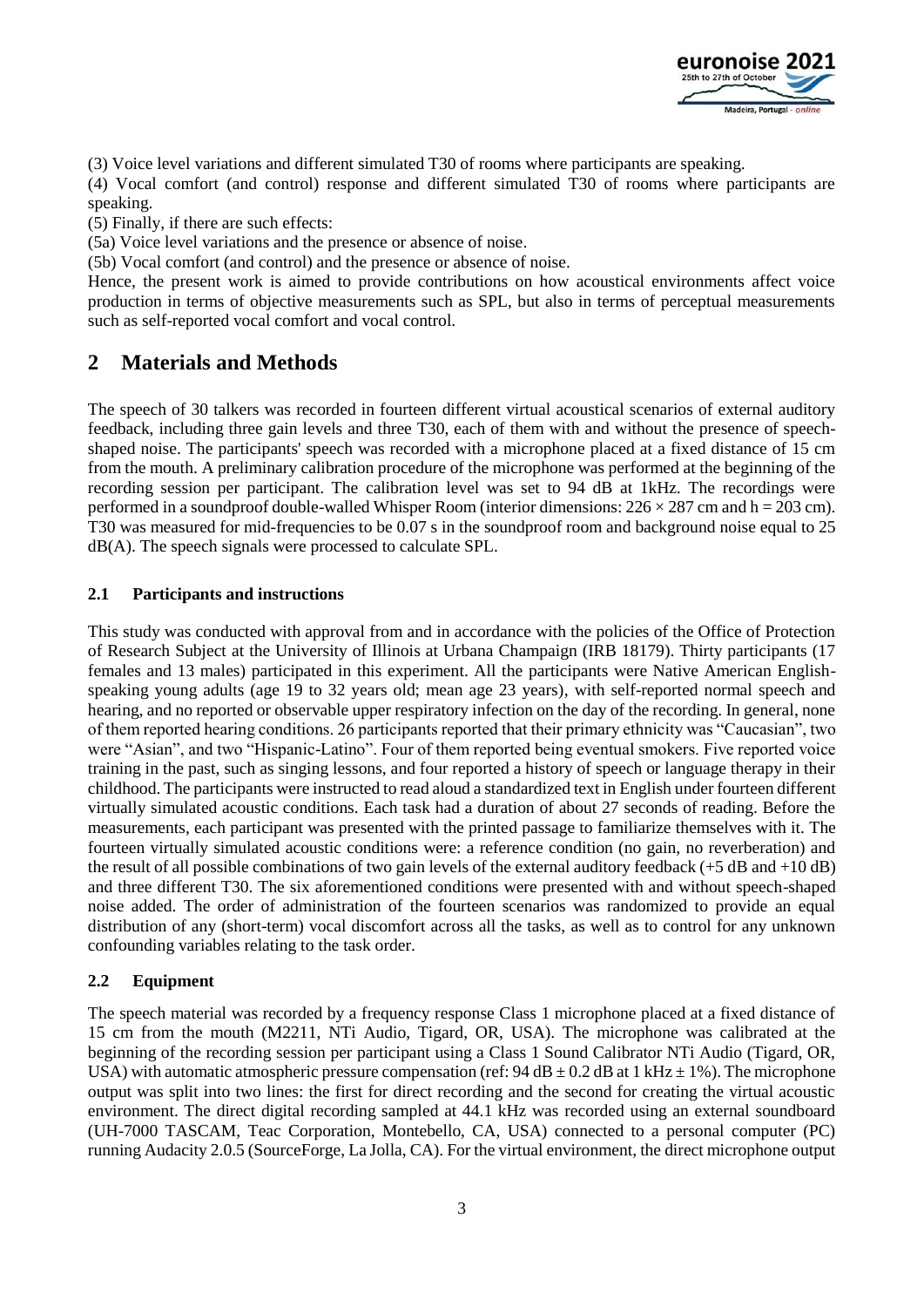

was combined, in half of the conditions, with speech-shaped noise using a digital mixer (MultiMix 8 USB FX 8, Alesis, Cumberland, RI, USA). The voice signal was digitally processed to add reverberation using a realtime effect processor of the digital mixer and played back to the participant using open headphones (HD600, Sennheiser, Wedemark, Germany). The delay between the uttered voice and its transmission through the processing loop (i.e. Alesis digital mixer) and back to the participant's headphones was measured to be lower than 5 ms. This value is below the range between 16 and 26 ms threshold which is considered a noticeable echo (Lezzoum et al., 2016).

#### **2.3 Room acoustic parameters**

Room acoustic T30 conditions (ISO 3382-2, 2008) of the virtual scenarios were obtained from impulse responses (IRs) calculated with the convolution method. An exponential sweep signal was emitted by the mouth of a Head and Torso Simulator (HATS, GRAS 45BB KEMAR). The sweep was captured by the microphone, real-time processed, played back with open headphones, and finally recorded by the ears of the HATS. The recorded sweep was deconvolved with the emitted sweep inverted on the time axes, obtaining the IR, as exposed in the appendix by Pelegrín-García and Brunskog [\[6\].](#page-8-12)

The average T30 for combined 500 Hz and 1 kHz octave bands, were determined for the Whisper Room and each of the 3 simulated environments (ISO 3382-2, 2008). It was 0.07 s in Whisper Room T30 condition, 1.13 s in Low T30 condition, 1.39 s in Medium T30 condition, and 1.90 s in High T30 condition. The measured values of T30 for the Whisper Room and the three simulated conditions between 125 and 8k Hz are given in Table 1. To manipulate the level of external auditory feedback, three different gain factors were introduced in the real-time processor. These gain factors were chosen with the goal of obtaining a difference between the voice level measured at the ears in the air (with no sidetone modification) and the voice level measured at the ears position after the real-time processor, equal to 0 dB, 5 dB, and 10 dB.

In 7 out of the 14 tasks performed by each participant, speech-shaped noise was added to the real-time processor with the same power. The power level was set to obtain an A-weighted equivalent level averaging both ears of about  $LAeq = 70$  dB(A) at the ears of the talker (measured with the HATS). This level was chosen among the one used by Siegel and Pick (1974) to stimulate the variation in the voice level with the sidetone alteration without excessive noise exposure for the participants. The values per octave band for background noise conditions, with and without speech-shaped noise, are reported in Table 1.

Table 1 – T30 measured in Whisper Room conditions and 3 simulated environments (Low, Medium, and High) per octave band. Background noise conditions with and without speech-shaped noise spectrum per octave band. The measurements were performed with the HATS.

|                          | 125 Hz | 250 Hz | 500 Hz | 1 KHz | 2 KHz | 4 KHz | 8 KHz |
|--------------------------|--------|--------|--------|-------|-------|-------|-------|
| T30 Whisper Room (s)     | 0.164  | 0.129  | 0.079  | 0.061 | 0.064 | 0.054 | 0.048 |
| $T30$ Low $(s)$          | 0.512  | 0.821  | 1.071  | 1.191 | 0.922 | 0.799 | 0.016 |
| T30 Medium (s)           | .318   | 1.279  | 1.383  | 1.403 | 1.351 | 1.270 | 1.161 |
| $T30$ High $(s)$         | .763   | 1.721  | 1.965  | 1.835 | 1.371 | 1.163 | 0.884 |
| Background noise (dB)    | 34.0   | 26.7   | 16.0   | 14.8  | 13.4  | 15.5  | 16.4  |
| Speech-Shaped Noise (dB) | 59.8   | 62.0   | 66.6   | 60.3  | 64.2  | 59.7  | 55.4  |

### **2.4 Voice processing and statistical analysis**

Analysis of the speech parameters was performed with Matlab R2017a (MathWorks, Natick, MA, USA). For each of the 14 tasks, a time history of A-weighted SPL was obtained from recorded speech. The time information associated with time histories (which typically ranged from 0 to 30 seconds within a task) was be retained for inclusion in the statistical analysis.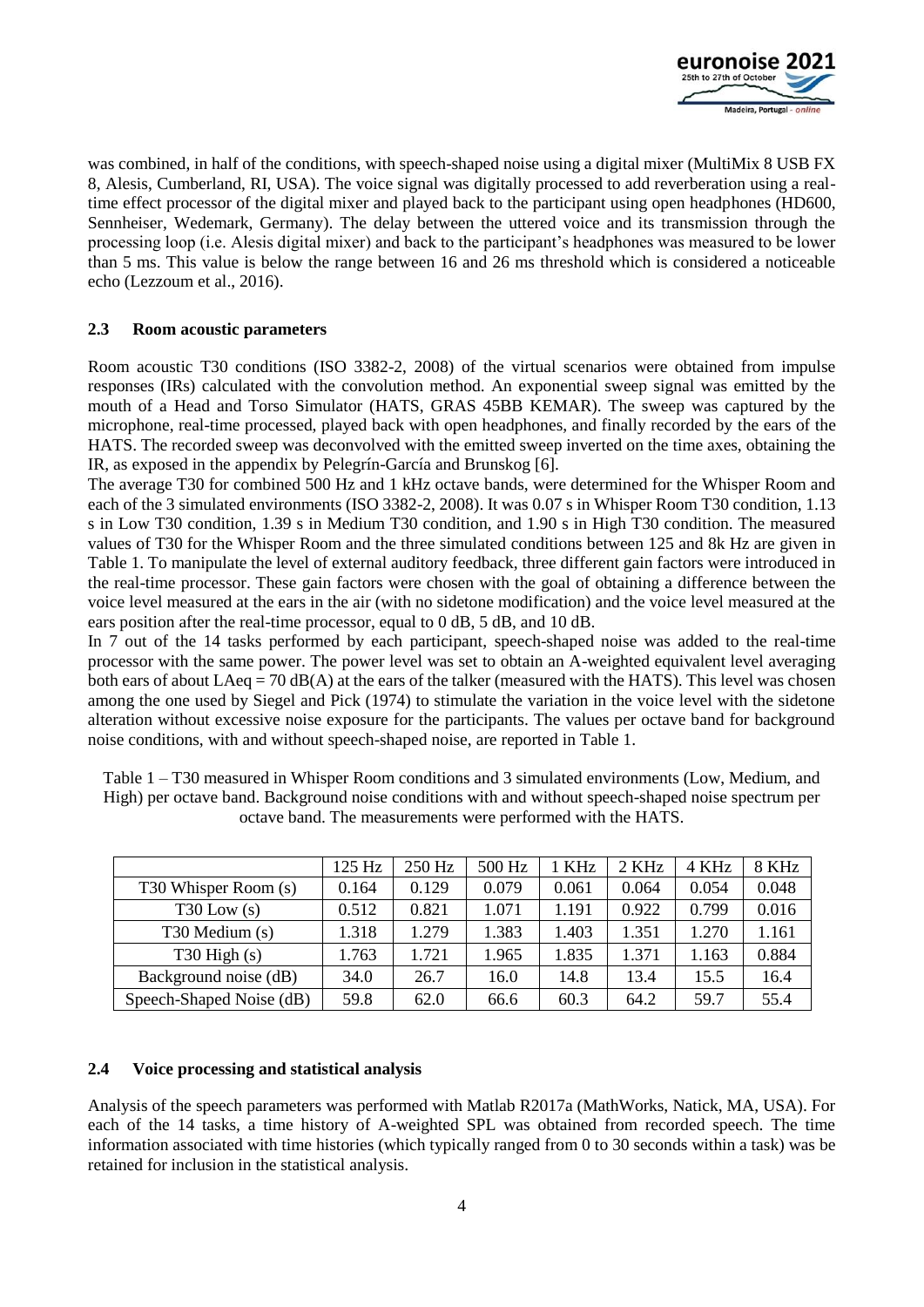

Statistical analysis was conducted using R Studio (version 1.2.5033). Linear Mixed-Effects (LME) models were fitted by restricted maximum likelihood (REML). Random effects terms were chosen based on variance explained. Models were selected based on the Akaike information criterion and the results of likelihood ratio tests. Tukey's post-hoc pair-wise comparisons (Multiple Comparisons of Means: Tukey Contrasts) were performed to examine the differences between all levels of the fixed factors of interest. These are pair-wise z tests, where the z statistic represents the difference between an observed statistic and its hypothesized population parameter in units of the standard deviation. The LME output includes the estimates of the fixed effects coefficients, the standard error associated with the estimate, the degrees of freedom (df), the test statistic (t), and the p-value. The Satterthwaite method is used to approximate degrees of freedom and calculate pvalues.

# **3 Results**

Six Linear Mixed Effects (LME) models were run, two LME for each of the three different response variables: SPL, vocal comfort, and vocal control. The first of the two sets of LME models focused on gain as a fixed effect, while the second on T30. Both of them considered the effect of noise and gender as a fixed factor. The results section is divided into two subsections: (1) effects of gain and noise on SPL, vocal comfort, and vocal control, and (2) effects of T30 and noise on SPL, vocal comfort, and vocal control.

### **3.1 Effect of gain**

A Linear Mixed Effects (LME) model was run with the response variable SPL (in  $dB(A)$ ). This model, reported in Table 2, has the following fixed factors (1) gain, (2) noise, (3) gender, and (4) the interaction of gain and noise. The random effects were (1) T30, (2) chronological task order, (3) time (where time was measured in ms for each participant overall assessment), and (4) identification number of each participant. The reference levels used in the models were: 0 dB for gain, background without speech-shaped noise (No Noise) for noise condition, and female for gender. The estimates of standard deviation for time as a random effect was 1.26 dB(A), for participant identification number was 2.78 dB(A), for order was 0.20 dB(A), and for T30 was 0.07, whereas the residual standard deviation was 6.49 dB(A). The mean variation in SPL from 0 dB to 5 dB of gain for no noise added condition, was  $-0.31$  dB(A), while it was  $-1.41$  dB(A) from 0 dB to 10 dB. When the speechshaped noise is added, overall, the voice SPL increases 3.49 dB(A). When noise was added, the differences from 5 dB and 10 dB to the reference level (0 dB), were -0.78 dB(A) and -2.65 dB(A), respectively. Post-hoc comparisons were made considering the effect of gain and its interaction with noise. These comparisons confirmed that, overall, SPL measured in 0 dB of gain condition was higher than both, that in the condition with 5 dB of gain (-0.54 dB(A), SE=0.09, z = -5.87, p<0.001) and in 10 dB of gain condition (-2.03 dB(A), SE=0.09,  $z = -21.95$ ,  $p < 0.001$ ), whereas the difference between 5 dB and 10 dB gain conditions was -1.49 dB(A) (SE=0.03, z = -46.98, p<0.001).

One LME model was run with the response variable self-reported vocal comfort in  $\%$  (0 = 'not at all comfortable',  $100 = 'extremely comfortable')$  and the fixed factors (1) gain, (2) noise, (3) gender, and (4) the interaction between gain and noise. The random effects were (1) T30, (2) chronological task order, and (3) participant. The output of this model is reported in Table 3. The estimate of standard deviation for participant as a random effect was 14.58%, for order was 2.56% and for T30 was 0.00 %, whereas the residual standard deviation was 14.74%. The mean increase in self-reported vocal comfort from 0 dB to 5 dB of gain was 3.55%, while it was 0.27% from 0 dB to 10 dB; in the conditions without noise added. The vocal comfort decreased by -25.31% when the speech-shaped noise was added. For these conditions, when the noise was added, the mean increase in self-reported vocal comfort from 0 dB to 5 dB of gain was 13.43%, while it was 20.77% from 0 dB to 10 dB. Post-hoc comparisons confirmed that, overall, the vocal comfort measured in the condition with 0 dB of gain was lower than that in both the condition with 5 dB of gain  $(8.50\%, SE=2.26, z=3.76, p<0.001)$ , and the condition with 10 dB of gain (10.52%, SE=2.26,  $z = 4.66$ , p<0.001). Furthermore, the vocal comfort reported in the condition with 10 dB of gain was 2.02% higher than that in the condition with 5 dB of gain  $(SE=1.59, z=1.27, p=0.406).$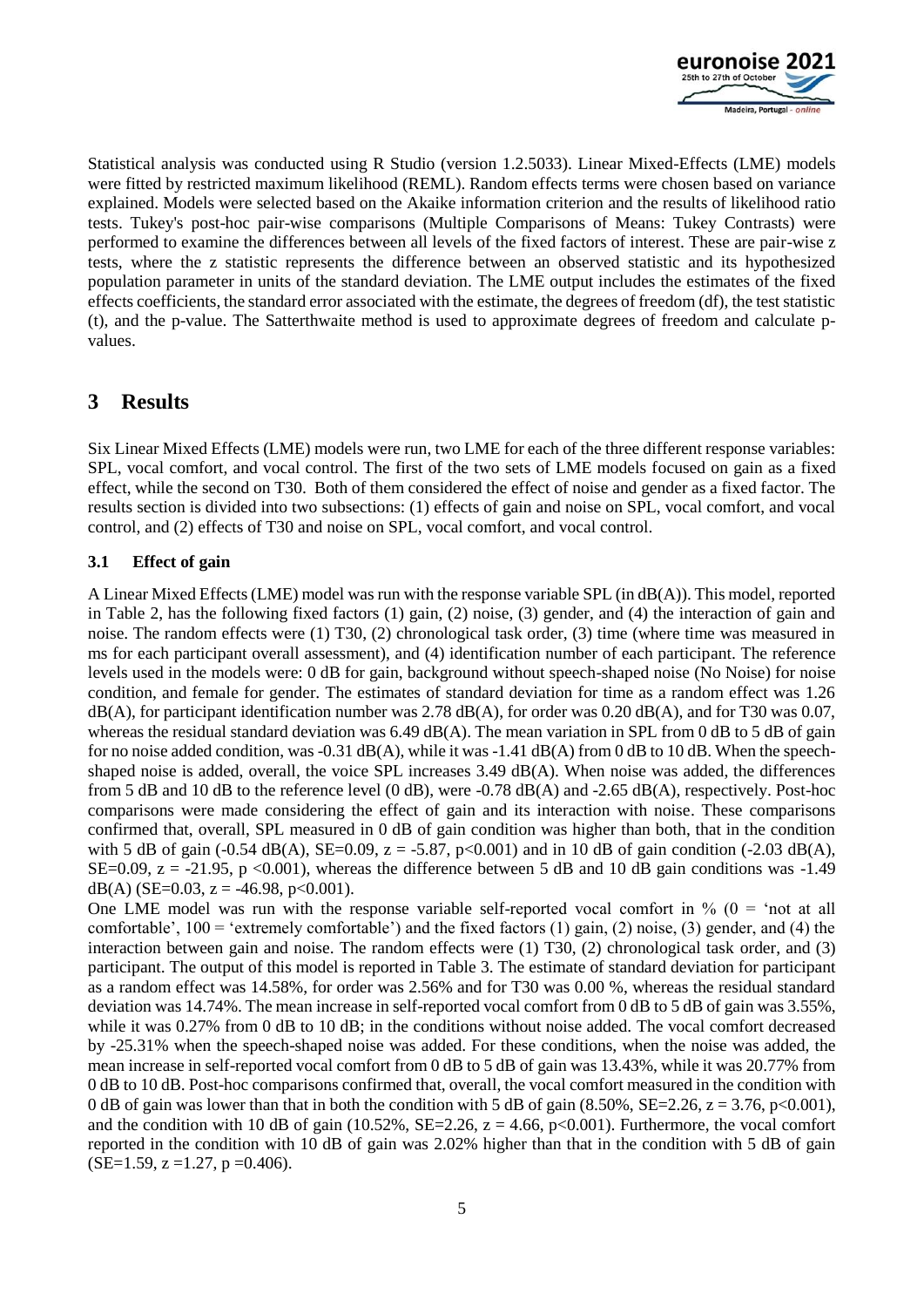

The analysis of vocal control was similar to vocal comfort. One LME model was run with the response variable self-reported vocal control in %  $(0 = 'not at all controlled', 100 = 'extremely controlled')$  and the fixed factors (1) gain, (2) noise, (3) gender, and (4) the interaction between gain and noise. The random effects were (1) T30, (2) chronological task order, and (3) participant. The output of the model is reported in Table 4. The estimate of standard deviation for participants as a random effect was 13.47%, for order was 2.71%, and 0.00% for T30, whereas the residual standard deviation was 13.20%. The mean decrease in self-reported vocal control from 0 dB to 5 dB of gain was 0.45%, while it was 3.01%, from 0 dB to 10 dB; in the conditions without noise added. The vocal control decreased by 24.19% when the speech-shaped noise was added. For these conditions, when the noise was added, the mean increase in self-reported vocal control from 0 dB to 5 dB of gain was 13.28%, while it was 18.87% from 0 dB to 10 dB. Post-hoc comparisons regarding the interactions between gain and noise confirmed that, overall, the vocal control measured in the condition with 0 dB of gain was lower than that in both the conditions with 5 dB of gain  $(6.42\%, SE=2.03, z = 3.17, p=0.004)$  and the condition with 10 dB of gain (7.93%, SE=2.02,  $z = 3.92$ , p<0.001). Furthermore, the vocal control reported in the condition with 10 dB of gain was 1.51% higher than that in the condition with 5 dB of gain (SE=1.43,  $z = 1.06$ , p =0.533).

Table 2 – LME models fit by REML for the response variable SPL and the fixed factors (1) gain, (2) noise, (3) gender, and the interaction between gain and noise.

|                              | Estimate | Std. Error | df       | t value  | p-value |        |
|------------------------------|----------|------------|----------|----------|---------|--------|
| (Intercept)                  | 71.76    | 0.68       | 31.7     | 104.89   | < 0.001 | ***    |
| Gain 5                       | $-0.31$  | 0.10       | 5.9      | $-3.00$  | 0.024   | $\ast$ |
| Gain 10                      | $-1.41$  | 0.10       | 5.9      | $-13.66$ | < 0.001 | $***$  |
| Noise Speech-Shaped          | 3.49     | 0.08       | 176742.7 | 45.12    | < 0.001 | ***    |
| <b>Gender Male</b>           | 2.93     | 1.02       | 30.0     | 2.86     | 0.008   | $**$   |
| Gain 5: Noise Speech-Shaped  | $-0.47$  | 0.09       | 184158.1 | $-5.23$  | < 0.001 | ***    |
| Gain 10: Noise Speech-Shaped | $-1.24$  | 0.09       | 186146.1 | $-13.93$ | < 0.001 | ***    |

Table 3 – LME models fit by REML for the response variable self-reported comfort and the fixed factors (1) gain, (2) noise, (3) gender, and (4) the interaction between gain and noise.

|                              | Estimate | Std. Error | df    | t value | p-value |        |
|------------------------------|----------|------------|-------|---------|---------|--------|
| (Intercept)                  | 80.40    | 4.67       | 61.2  | 17.23   | < 0.001 | ***    |
| Gain 5                       | 3.55     | 3.18       | 367.4 | 1.12    | 0.265   |        |
| Gain 10                      | 0.27     | 3.18       | 367.1 | 0.08    | 0.993   |        |
| Noise Speech-Shaped          | $-25.32$ | 3.91       | 369.4 | $-6.48$ | < 0.001 | ***    |
| <b>Gender Male</b>           | $-1.75$  | 5.64       | 27.0  | $-0.31$ | 0.759   |        |
| Gain 5: Noise Speech-Shaped  | 9.88     | 4.51       | 368.7 | 2.19    | 0.029   | $\ast$ |
| Gain 10: Noise Speech-Shaped | 20.50    | 4.50       | 367.4 | 4.55    | < 0.001 | ***    |

Table 4 – LME models fit by REML for the response variable Control and the fixed factors (1) gain, (2) noise, (3) gender, (4) the interaction between gain and noise.

| . . <i>. .</i> .             | Estimate | Std. Error | df    | t value | p-value |       |
|------------------------------|----------|------------|-------|---------|---------|-------|
| (Intercept)                  | 86.39    | 4.28       | 59.9  | 20.19   | < 0.001 | $***$ |
| Gain 5                       | $-0.45$  | 2.85       | 366.3 | $-0.16$ | 0.874   |       |
| Gain 10                      | $-3.01$  | 2.85       | 366.1 | $-1.06$ | 0.291   |       |
| Noise Speech-Shaped          | $-24.19$ | 3.51       | 368.4 | $-6.90$ | < 0.001 | ***   |
| <b>Gender Male</b>           | $-1.19$  | 5.20       | 27.0  | $-0.23$ | 0.821   |       |
| Gain 5: Noise Speech-Shaped  | 13.73    | 4.04       | 367.6 | 3.40    | < 0.001 | ***   |
| Gain 10: Noise Speech-Shaped | 21.88    | 4.04       | 366.3 | 5.42    | < 0.001 | ***   |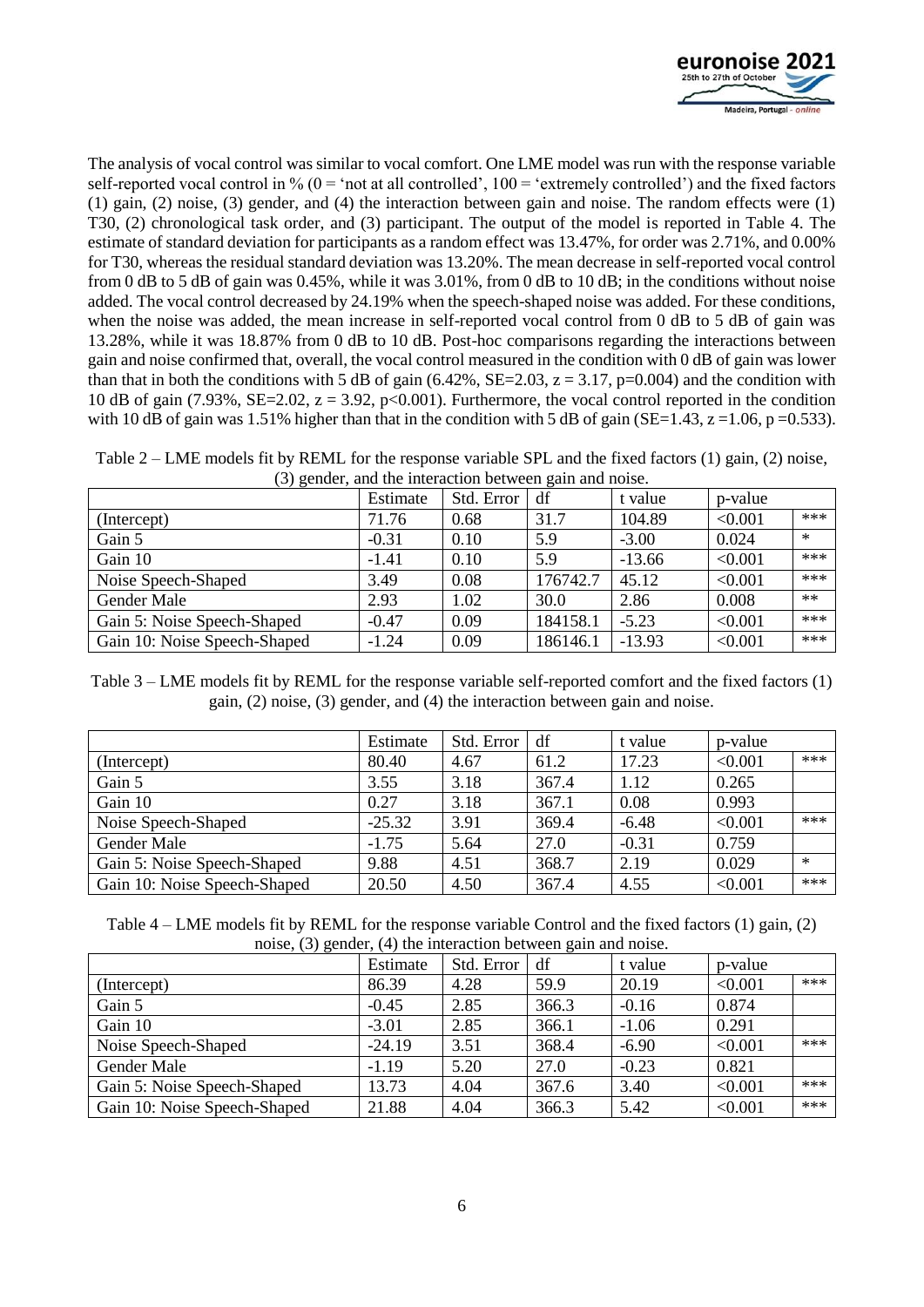

#### **3.2 Effects of reverberation time (T30)**

One LME model was run with the response variable SPL (in  $dB(A)$ ). This model has (1) T30, (2) noise, (3) gender, and (4) the interaction between T30 and noise as fixed factors, as reported in Table 5. The random effects were (1) gain, (2) chronological task order, (3) time (where time was measured in ms for each participant overall assessment), and (4) identification number of each participant. The reference levels used in this model were: Low T30, background without speech-shaped noise (No Noise) for noise conditions, and female for gender. The differences among T30 conditions were more pronounced in the noise added conditions. The estimates of standard deviation for time as a random effect was 1.25 dB(A), for participant was 2.82  $dB(A)$ , for order was 0.26 dB(A), and for gain was 0.85 dB(A), whereas the residual standard deviation was 6.43 dB(A). The mean variation in SPL from the Low T30 to Medium T30 was -0.08 dB(A), and a variation of -0.01 dB(A) from Low T30 to High T30, without noise added. When artificial speech-shaped noise was present, voice SPL increases 2.80 dB(A). For noise added conditions, the differences were -0.25 dB(A) and - 0.23 dB(A) for Low T30 versus Medium T30 and Low T30 versus High T30, respectively. Generically, males were louder than females by 2.93 dB(A). Post-hoc comparisons including interaction between T30 and noise confirmed that, overall, SPL measured in Low T30 condition was higher than that in the condition with Medium T30 (-0.17 dB(A), SE=0.04, z = -4.28, p<0.001) and in the condition with High T30 (-0.12 dB(A), SE=0.04,  $z = -3.01$ ,  $p=0.007$ ), whereas the difference between the condition with Medium T30 and High T30 was  $0.05$  dB(A) (SE= $0.04$ , z = 1.22, p= $0.443$ ).

To analyse the effects of T30 on vocal comfort, another LME model was run with the response variable selfreported vocal comfort (in %) and the fixed factors (1) T30, (2) noise,(3) gender, and (4) the interaction between T30 and noise. The random effects were (1) gain, (2) chronological task order, and (3) participant. The output of this model is reported in Table 6. The estimate of standard deviation for participant as a random effect was 15.08%, for order was 2.66%, and for gain was 0.85%, whereas the residual standard deviation was 14.05%. The mean decrease in self-reported vocal comfort, without noise added, from Low T30 to Medium T30 was 3.47%, while it was 1.15% from Low T30 to High T30. When the artificial speech-shaped noise was present, the vocal comfort decreased by 16.01%. For noise added conditions, there was an increase of comfort when T30 factors were higher than Low T30, 7.67% for Medium T30, and 5.48% for High T30. Generically, males' comfort was lower than females by 2.78%, with no statistical significance. Post-hoc comparisons regarding interaction between T30 and noise confirmed that, overall, the vocal comfort measured in Low T30 condition was lower than that in Medium T30 condition  $(2.10\%, \text{SE} = 1.86, z = 1.13, p=0.498)$  and High T30 condition (2.16%, SE=1.88,  $z = 1.15$ , p=0.483), whereas the difference between Medium T30 and High T30 was 0.06 % (SE=1.86,  $z = 0.03$ , p=0.999). None of these comparisons were statically significant.

To analyse the effects of T30 on vocal control, a final LME model was run with the response variable selfreported vocal control in  $\%$  (0 = 'not at all controlled', 100 = 'extremely controlled') and the fixed factors (1) T30, (2) noise, (3) gender and (4) the interaction between T30 and noise. The random effects were (1) gain, (2) chronological task order, and (3) participant. The output of this model is reported in Table 7. The estimate of standard deviation for participant as a random effect was 13.83%, for order was 2.54%, and for gain was 0.00%, whereas the residual standard deviation was 12.79%. The mean decrease in self-reported vocal control, without noise added, was 0.16% from Low T30 to Medium T30, while it was 0.56% from Low T30 to High T30. When the artificial speech-shaped noise was present, the vocal comfort decreased by 9.17%. For noise added conditions, there was an increase of control when T30 factors were higher than Low T30, 4.37% for Medium T30, and 3.07% for High T30. Generically, males' control was lower than females by 2.06%, with no statistical significance. Post-hoc comparisons regarding interaction between T30 and noise confirmed that, overall, the vocal control measured in the condition Low T30 was lower than that in Medium T30 condition  $(2.10\%, SE=1.70, z=1.24, p=0.430)$  and High T30 condition  $(1.25\%, SE=1.71, z=0.73, p=0.745)$ , whereas the control was 0.85% lower in High T30 than Medium T30 (SE=1.69,  $z = -0.50$ , p=0.871). None of these comparisons were statically significant.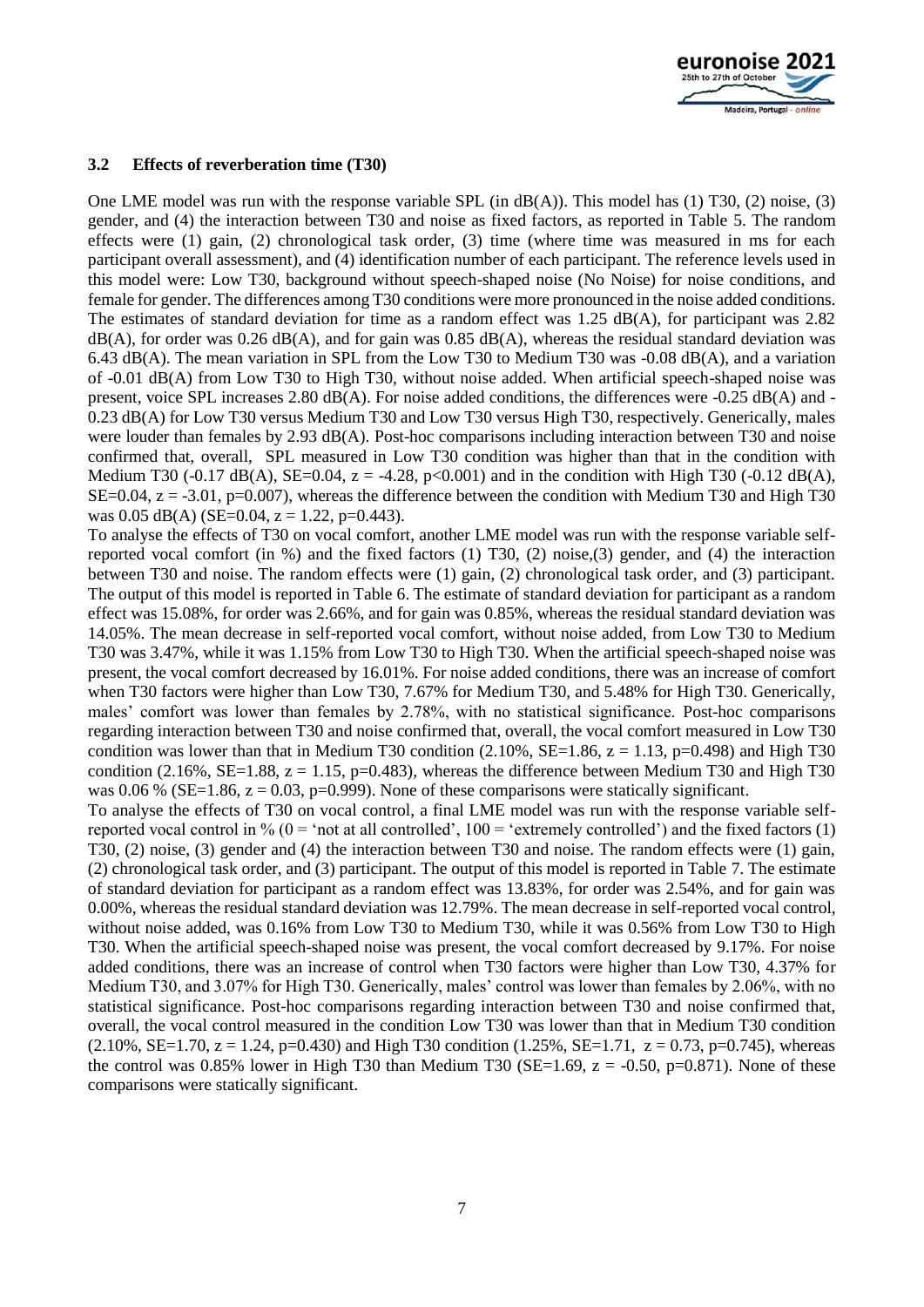

|                                 | Estimate | Std.<br>Error | df       | t value | p-value |        |
|---------------------------------|----------|---------------|----------|---------|---------|--------|
| (Intercept)                     | 70.96    | 0.92          | 8.6      | 77.20   | < 0.001 | ***    |
| T30 Medium                      | $-0.08$  | 0.06          | 147858.3 | $-1.40$ | 0.162   |        |
| T <sub>30</sub> High            | $-0.01$  | 0.06          | 141383.0 | $-0.11$ | 0.911   |        |
| Noise Speech-Shaped             | 2.80     | 0.06          | 165453.1 | 50.77   | < 0.001 | ***    |
| Gender Male                     | 2.93     | 1.04          | 29.6     | 2.82    | 0.008   | $**$   |
| T30 Medium: Noise Speech-Shaped | $-0.17$  | 0.08          | 148129.7 | $-2.21$ | 0.026   | $\ast$ |
| T30 High: Noise Speech-Shaped   | $-0.22$  | 0.08          | 161267.1 | $-2.89$ | 0.004   | $**$   |

Table 5 – LME models fit by REML for the response variable SPL and the fixed factors (1) T30, (2) noise, (3) gender, and (4) the interaction between T30 and noise.

Table 6 – LME models fit by REML for the response variable self-reported vocal comfort and the fixed factors (1) T30, (2) noise, (3) gender, and (4) the interaction between T30 and noise.

|                                 | .<br>Estimate | Std.<br>Error | df    | t value | p-value |       |
|---------------------------------|---------------|---------------|-------|---------|---------|-------|
| (Intercept)                     | 84.24         | 4.36          | 37.7  | 19.31   | < 0.001 | $***$ |
| T30 Medium                      | $-3.47$       | 2.65          | 311.7 | $-1.31$ | 0.191   |       |
| T <sub>30</sub> High            | $-1.15$       | 2.66          | 311.9 | $-0.43$ | 0.666   |       |
| Noise Speech-Shaped             | $-16.01$      | 2.64          | 308.5 | $-6.05$ | < 0.001 | $***$ |
| Gender Male                     | $-2.78$       | 5.83          | 27.0  | $-0.48$ | 0.637   |       |
| T30 Medium: Noise Speech-Shaped | 11.13         | 3.75          | 311.7 | 2.97    | 0.003   | $**$  |
| T30 High: Noise Speech-Shaped   | 6.62          | 3.73          | 308.8 | 1.77    | 0.077   |       |

Table 7 – LME models fit by REML for the response variable self-reported vocal control and the fixed factors (1) T30, (2) noise, (3) gender, and (4) the interaction between T30 and noise.

|                                 | Estimate | Std.<br>Error | df    | t value | p-value |     |
|---------------------------------|----------|---------------|-------|---------|---------|-----|
| (Intercept)                     | 85.32    | 3.96          | 40.1  | 21.53   | < 0.001 | *** |
| T30 Medium                      | $-0.16$  | 2.41          | 312.6 | $-0.07$ | 0.946   |     |
| T <sub>30</sub> High            | $-0.56$  | 2.43          | 312.9 | $-0.23$ | 0.816   |     |
| Noise Speech-Shaped             | $-9.18$  | 2.41          | 309.5 | $-3.81$ | < 0.001 | *** |
| Gender Male                     | $-2.07$  | 5.35          | 27.0  | $-0.39$ | 0.702   |     |
| T30 Medium: Noise Speech-Shaped | 4.53     | 3.42          | 312.5 | 1.32    | 0.186   |     |
| T30 High: Noise Speech-Shaped   | 3.63     | 3.40          | 309.8 | 1.07    | 0.285   |     |

# **4 Conclusions**

The aim of this study was to evaluate the effect of external auditory feedback, such as reverberation time, altered sidetone (i.e. gain level), and background noise. The external auditory feedback was modified by changing the sidetone with three levels of gain (0 dB, 5 dB, and 10 dB); these changes showed that an increase in the sidetone led to a decrease of SPL and an increase in self-perception of voice comfort and control. This information is important because it can guide vocal health promotion actions helping to decrease the occurrence of voice disorders and improve speakers´ voice-related quality of life. For instance, among occupational voice users, such as teachers and call centre operators, considering their high risk of developing voice disorders associated with their working conditions [\[20\]\[14\]](#page-9-5)[\[15\]](#page-9-1) [\[9\]\[21\]](#page-8-7)[\[6\],](#page-8-12) it is determinant to identify specific elements that can help to improve "healthy" occupational voice use. Therefore, knowing that sidetone may help to decrease SPL and increase self-perceived voice comfort and control, speech and language pathologists at the workplaces may train occupational voice users using sidetone to strengthen voice comfort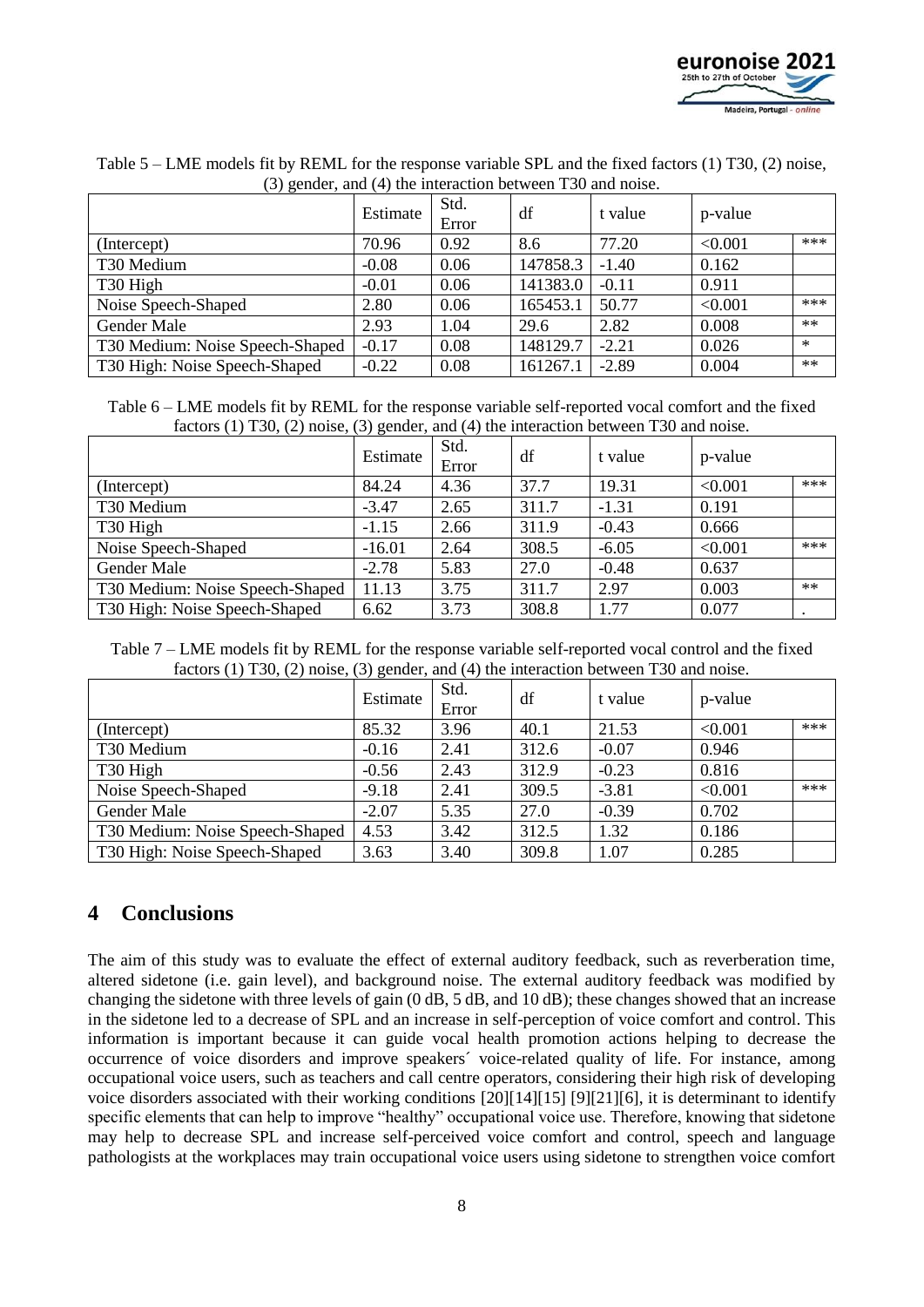

and control and reduce occupational voice misuse. In addition, results on Medium T30 being associated with the highest voice comfort and control (along with lowest SPL), when speech-shaped noise was added are also interesting. At the workplaces, professionals from Safe and Health at Work may consider these results for designing "safe" workplaces (classrooms, call centre rooms, schools) for "healthy" occupational voice use. In this way, the intervention actions would start in the environment and not in the workers, which is suggested in the hierarchy of controls. Finally, all the experiments conducted in this study were based on simulated acoustical environments, which represents a great step forward in the development of alternative techniques to performs research on voice production and sound propagation.

# **Acknowledgements**

The authors would like to thank for their assistance, Ella Marzolf and Lydia Fleming, members of the Speech Accommodation to Acoustics Laboratory, University of Illinois at Urbana-Champaign. Additionally, they would like to express their gratitude to the subjects involved in the experiment.

# **References**

- <span id="page-8-0"></span>[1] Riede, T.; Brown, C. Body size, vocal fold length, and fundamental frequency–implications for mammal vocal communication. *Nova Acta Leopoldina NF*, 111(380), 2013, pp 1-20.
- <span id="page-8-1"></span>[2] Rowe, M. L. Child-directed speech: Relation to socioeconomic status, knowledge of child development and child vocabulary skill. *Journal of Child Language*, 35(1), 2008, pp 185–205.
- <span id="page-8-2"></span>[3] Krause, J. C.; Braida, L. D. Acoustic properties of naturally produced clear speech at normal speaking rates. *The Journal of the Acoustical Society of America*, 115(1), 2004, pp 362–378.
- <span id="page-8-3"></span>[4] Lane, H.; Tranel, B. The Lombard sign and the role of hearing in speech. *Journal of Speech and Hearing Research*, 14(4), 1971, pp 677-709.
- <span id="page-8-4"></span>[5] Bottalico, P.; Graetzer, S.; Hunter, E. J. Effects of voice style, noise level, and acoustic feedback on objective and subjective voice evaluations. *The Journal of the Acoustical Society of America*, 138(6), 2015, pp EL498-EL503.
- <span id="page-8-12"></span>[6] Pelegrín-García, D.; Brunskog, J. Speakers' comfort and voice level variation in classrooms: Laboratory research. *The Journal of the Acoustical Society of America*, 132(1), 2012, pp 249-260.
- <span id="page-8-5"></span>[7] Hunter, E. J.; Švec, J. G.; Titze, I. R. Comparison of the produced and perceived voice range profiles in untrained and trained classical singers. *Journal of Voice*, 20(4), 2006, pp 513-526
- <span id="page-8-6"></span>[8] Lombard, E. "Le signe de l'elevation de la voix," [The sign of voice rise] in *Annales des Maladies de L'Oreille et du Larynx*, 37 (2), 1911, pp 101-119.
- <span id="page-8-7"></span>[9] Bottalico, P.; Graetzer, S.; Hunter, E. J. Effects of speech style, room acoustics, and vocal fatigue on vocal effort. *The Journal of the Acoustical Society of America*, 139(5), 2016, pp 2870-2879.
- <span id="page-8-8"></span>[10] Junqua, J. C. The Lombard reflex and its role on human listeners and automatic speech recognizers. *The Journal of the Acoustical Society of America*, 93(1), 1993, pp 510–524.
- <span id="page-8-9"></span>[11] Yiu, E. M.; Yip, P. P. Effect of noise on vocal loudness and pitch in natural environments: an accelerometer (ambulatory phonation monitor) study. *Journal of Voice*, 30(4), 2016, pp 389-393.
- <span id="page-8-10"></span>[12] Black, J. W. The effect of room characteristics upon vocal intensity and rate. *The Journal of the Acoustical Society of America*, 22(2), 1950, pp 174-176.
- <span id="page-8-11"></span>[13] Siegel, G. M.; Pick Jr, H. L. Auditory feedback in the regulation of voice. *The Journal of the Acoustical Society of America*, 56(5), 1974, pp 1618-1624.